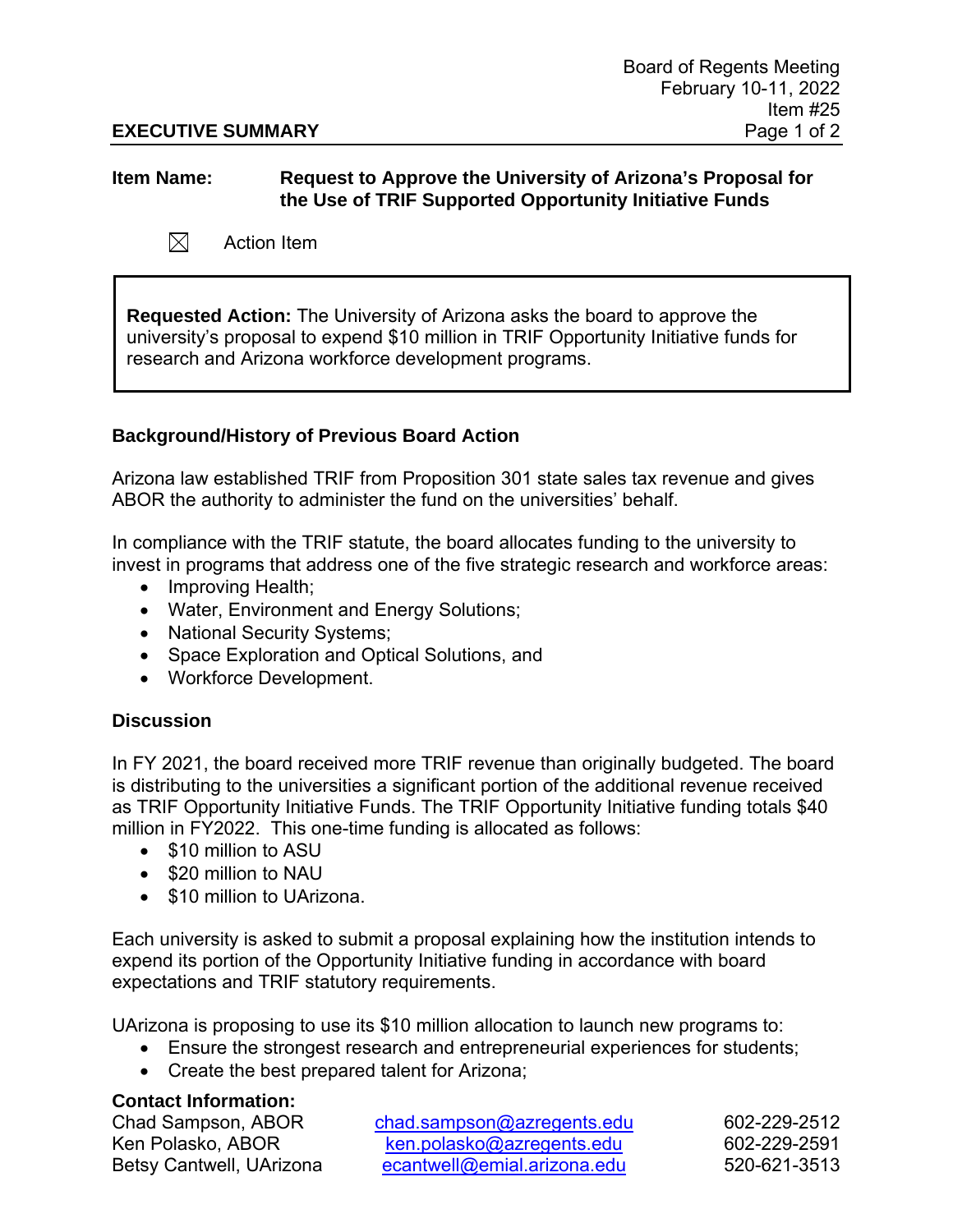# **EXECUTIVE SUMMARY** Page 2 of 2

- Energize and diversify the creativity of our faculty and staff to further improve research impact; and
- Transfer to Arizona industry not just licenses to profit from the university's discoveries, but also the personnel with first-hand experience working with the inventors and the solutions to rapidly create effective products and offerings for the marketplace. UArizona's full proposal is attached.

# **Committee Review and Recommendation**

The Research and Health Sciences Committee reviewed this item at its January 27, 2022 meeting and recommended forwarding the item to the full board for review and consideration. The committee may receive additional information at a future meeting.

# **Statutory/Policy Requirements**

A.R.S. §15-1648 "Technology and Research Initiative Fund"

ABOR Policy 3-412 "Administration of Technology and Research Initiative Fund"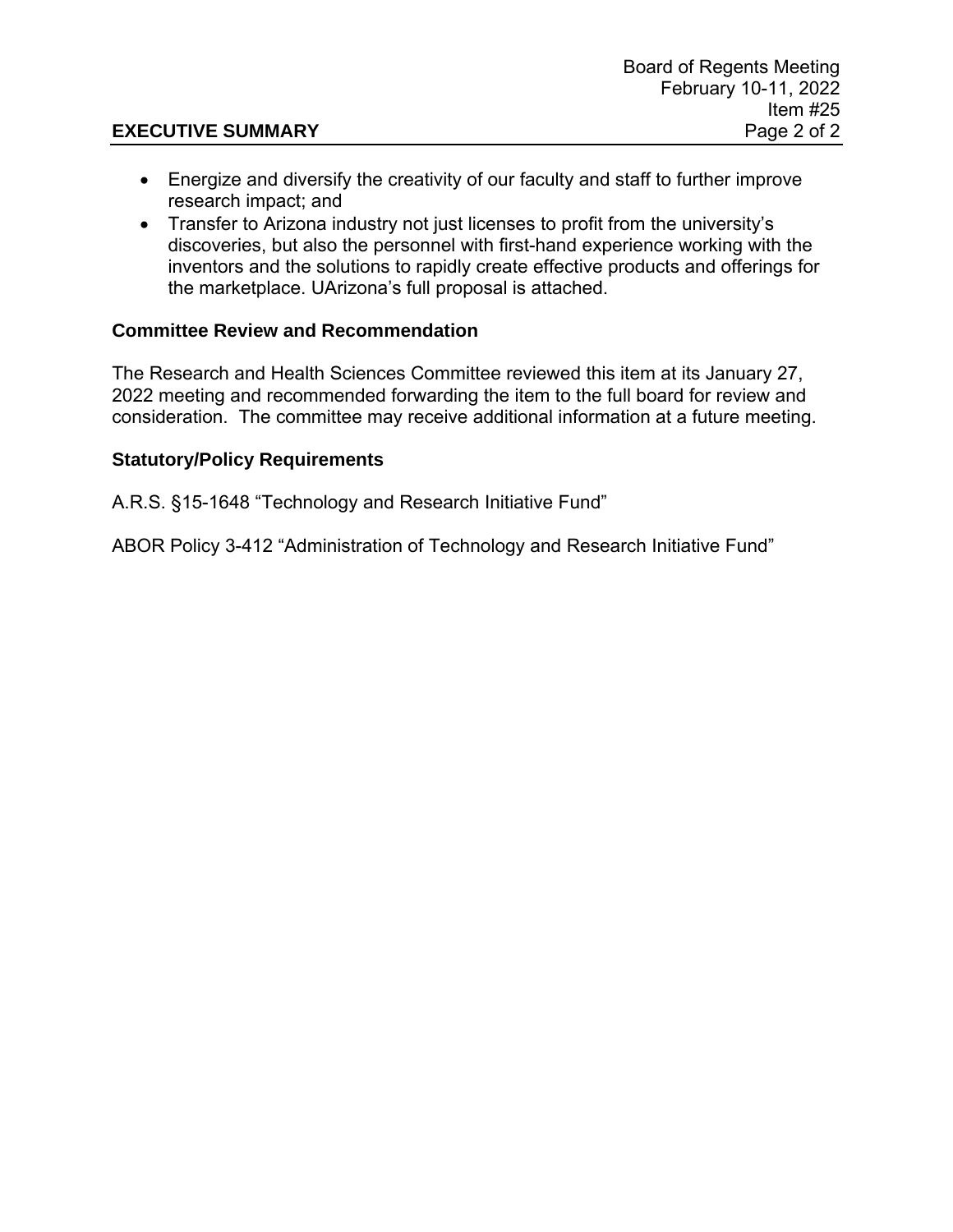

#### **ABOR TRIF Supported Opportunity Initiative Funds – Request \$10m**

The University of Arizona is committed to achieving value for the State of Arizona and its Residents through effective use of TRIF funding. That value is most clearly expressed in the workforce we prepare for Arizona; In the knowledge created for Arizona through our research; and in the tools licensed to industry stemming from those research insights.

Programming for highly-skilled Workforce Development purposes, deep hands-on experience with cutting edge technologies and inventions, and career-enhancing skills with the software and tools used by industry, goes hand in hand with the University's commitment to achieving top level Research Impacts that come through innovation and discovery. Truly, achieving \$1B in research productivity each year is extremely undervalued without the ability to translate that productivity into a healthy society and economy for Arizona.

There are five targeted programmatic initiatives at the University of Arizona which lend themselves immediately to Workforce Enhancement efforts:

- 1) The Institute for the Future of Data and Computing's (IFDC) Emerging Leaders Program
- 2) Student Experiential Learning Enterprise at Scale
- 3) The PREPARE Program: Creating the geriatric workforce of the future
- 4) 4<sup>th</sup> IR Capstones and Senior Design Projects in the College of Engineering
- 5) Internships in Resiliency that Employ Comparative International Development

Taken together, investments in these program areas will deliver huge progress in University goals and desires to:

- Ensure the strongest research and entrepreneurial experiences for our students
- Create the best prepared talent for Arizona, its industry, and its employers
- Energize and diversify the creativity of our faculty and staff as we seek to further expand and improve our research impact
- Be prepared to transfer to Arizona industry not just licenses to profit from the university's discoveries, but also the personnel with first hand experience working with the inventors and the solutions to rapidly create effective products and offerings for the marketplace.

#### Making the Difference

#### **The Institute for the Future of Data and Computing's (IFDC) emerging leaders program – Request \$3m**

The university of Arizona is embarking on a concerted effort to capture the future of digital capacities that underlie the 4<sup>th</sup> industrial revolution, and the future of research itself. We have teams exploring the edge devices that manifest the 4<sup>th</sup> IR, with their smarts, their connectivity, their automation, and their autonomy. The IFDC is focused on capabilities that will:

- Wisely enable and employ data systems, engineering and tools to empower these edge devices
- Seek to understand and control bias in the development of artificial intelligence and machine learning systems that learn with these data
- Advance secure use of these data at scale, particularly for human medical and clinical research data
- Achieve a quantum leap in research impact by delivering insights at machine scales that exceed unaided human comprehension
- Ensure Arizona is America's leader in computer and data innovation.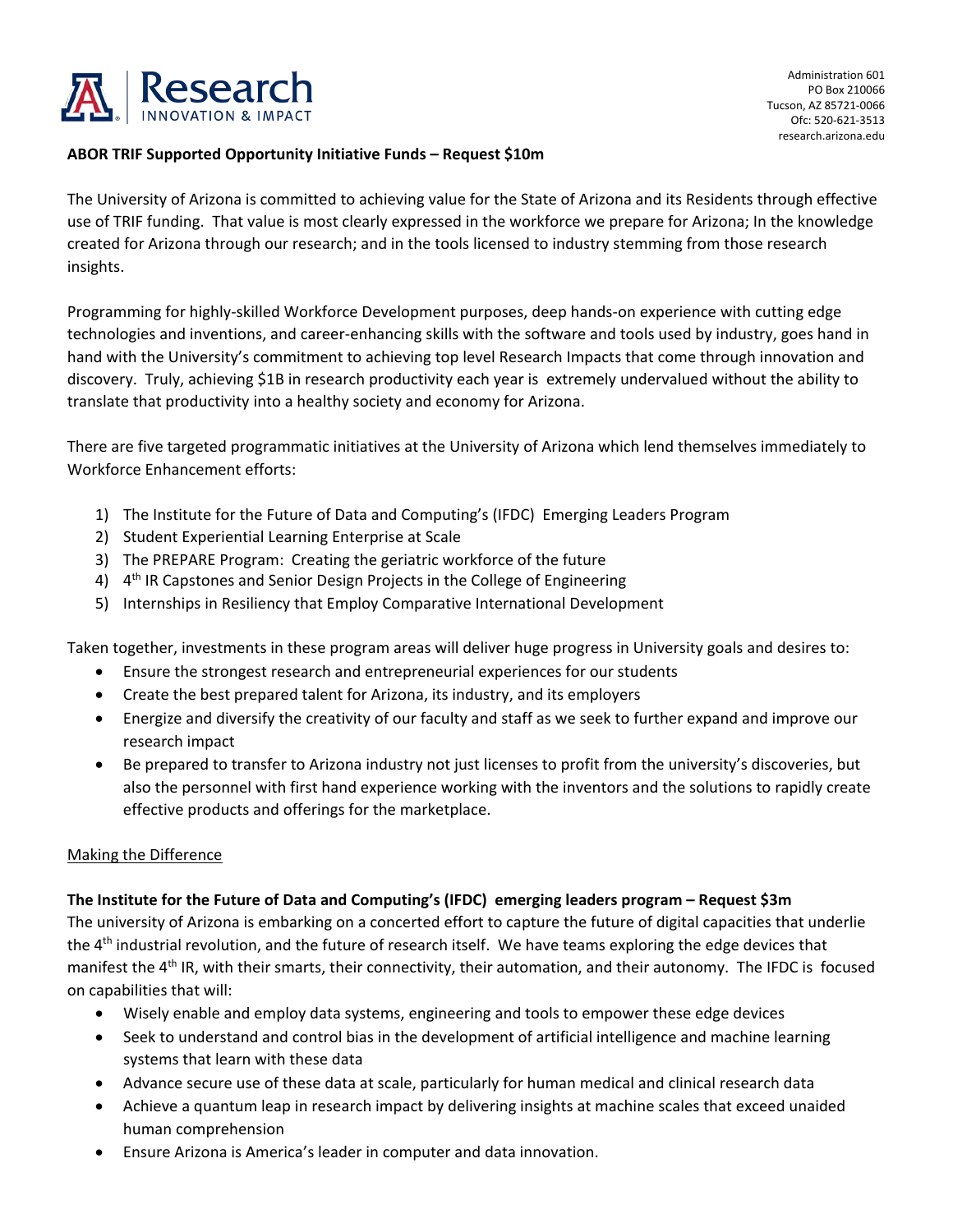The emerging leaders program combines support for the faculty, students, and corporate engagement efforts necessary to build the ecosystem that will drive innovation in data and compute. First and foremost, an effective training system will be developed so the entire University community can engage with the advanced data and compute infrastructure at IFDC. Second, Faculty will be supported to seed exploratory efforts to rapidly identify fruitful research avenues that can expand on existing corporate capabilities and interests, unlocking new markets. Third, Students will be directly involved in these pre-competitive exploratory efforts, to not only use the research tools first-hand, but contribute to a broader consideration of the possibilities for those research efforts that perform well. And, fourth, there is support for corporate engagement to establish internships and other experiential learning opportunities so students can grow in both academic and practical skills in these new data and compute application areas.

University Partners: UA Health Sciences, RII, Social and Behavioral Sciences, College of Science, College of Engineering

#### **Student Experiential Learning Enterprise at Scale – Request \$2m**

The University of Arizona seeks to rapidly expand the base of experiential learning opportunities across the entirety of the academic enterprise. It represents a direct acknowledgement that meaningful experiential learning is a large retention and student success factor on US residential campuses, and an essential element of our strategies to expand the range of research impacts that are building off our base of already highly research productive faculty and staff. Beyond research, however, it is imperative that our student cohorts be imbued with an entrepreneurial mindset. If COVID, remote work, and economic uncertainty have taught us anything, it is that our alumni will be more resilient and agile if they have an entrepreneurial mindset, both to inform their contributions with their employers, and in exercising the personal confidence to succeed independently or in pursuit of other career opportunities.

University Partners: RII, the RII Office of Undergraduate Research, the Provost, and the Provost's office of Student Engagement and Career Development, the RII FORGE Student Venture Pathways and Entrepreneurial Ecosystem programs and other offices will collaborate to empower students and faculty in building meaningful multidisciplinary experiential opportunities and connections for internships, student research, and other appropriately engaging projects.

## **The PREPARE Program for providing support to our aging citizens and their families - Request \$1m**

The health and wellness of older adults impacts on the quality of life for nearly all families, caregivers and communities. The PREPARE (what is PREPARE an acronym for?) program, under the leadership of the Arizona Center On Aging, and strengthened by our longstanding partnerships, will align our state's geriatric workforce needs with training opportunities, and provide accessible and affordable educational opportunities for diverse students to join the healthcare workforce, and advance their careers. The training will provide support to our aging citizens and their families, attract business to Arizona, and ensure a thriving economy powered by a diverse healthcare workforce. We will also conduct interdisciplinary research to identify strategies to reach/engage and retain new populations of diverse students through an alignment of healthcare workforce needs with academic programming.

## University Partners: RII, University of Arizona Health Sciences, AZ Center on Aging

## **4th IR Capstones and Senior Design Projects in the College of Engineering – Request \$3m**

The  $4<sup>th</sup>$  Industrial Revolution is upon us, and the University is not skipping a beat in expanding our Engineering and technological research, curriculum and STEM student-centric programming and experiential opportunities. Some of the finest opportunities to assist our future alumni in making connections with industry and strengthening their